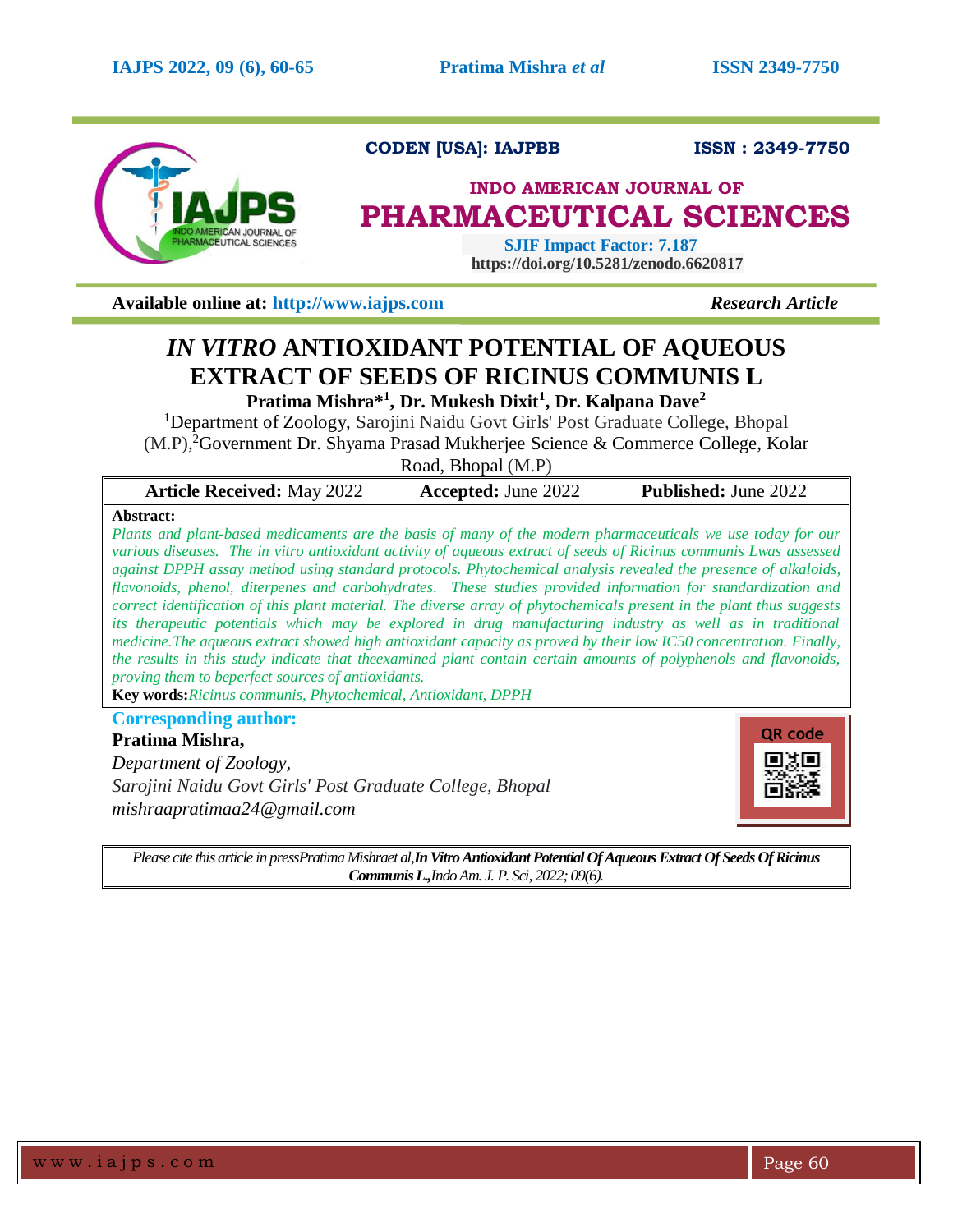#### **INTRODUCTION:**

Plant-based drugs have been used globally for human healthcare. In numerous zone of total population of world's remains relies upon(grown plants) herbal plants medicinal for their essential/primary health care needs especially, where present day medicines are not available in this area.A thousands of years the raditional knowledge of herb drugs has been spread from the old generation to the new generation. The newer generation across the world are study plants as a future source of drugs because herbal plant medicines have a strong traditional or conceptual base. It is possible leads to treat the different diseases with least adverse effects. Natural products from medicinal plants sources have been the source of the management of human disease. Plants full fill the needs of not an only human being but also the entire animal kingdom, particularly because of the nearness of different bioactive compounds. Ethnopharmacology is the culturally diverse study of how individuals get medicines from fungi, plants, animals or remaining different naturally occurring resources. At present, the field mainly has persistent on developing new drugs on the basis of the medicinal plants use by native peoples. The revelation that indigenous information about remedial plants may hold clues for relieving diseases has ended up being a good among the most extensively usedconflicts for preserving society and an organic decent variety (Farnsworth, 1988). The conventional utilization of restorative plants by indigenous networks that reflectsthe social perspectives just as biodynamic components that have the enormous pharmacological potential to fix numerous illnesses (1-2).

The different indigenous frameworks, for example, Allopathy, Ayurveda, Unani, and Siddha utilize a few plant animal types to treat distinctive diseases(3). Ayurveda is referred as the oldest medicine system in India. "Ayurveda" the word has been derived from the Sanskrit, "Ayur" meaning as *life* and "Veda" meaning as *science or knowledge*. The combination of these two words means the life knowledge or "*science of life and longevity*". Its underlying foundations can be followed back to classical India, around 5,000 years back in history. Different Ayurvedic classics like *Susruthasamhita*, *Charakasamhita*and *Ashtanga samgraha*etc. have described the *Dravyaguna*properties of medicinal plants. Ayurveda idea depends on the tridosha that are a lot of parameters, which are physicochemical in nature, which is thought to result in different afflictions (4).

A cell support is a particle that reprsented the oxidation of different atoms. The response of oxidation includes the exchange of electrons or hydrogen from a substance

to an oxidizing agent. Oxidation responses can deliver free radicals. Thus, these radicals can begin chain responses. This point when the chain response occures in a cell, it can be make harm or demise the cell. Cell reinforcements stop these chain responses by restrain other oxidation responses and evacuating free extreme intermediates (5). These free radicals may be oxidize proteins, lipids or DNA, nucleic acids, and can start degenerative sickness. Cancer prevention agent mixes like polyphenols, phenolic acids, and flavonoids search free radicals, for example, hydroperoxide, peroxide, or lipid peroxyl and in this way repress the oxidative systems that lead to degenerative infections. Oxygen is fundamental for the alive of all on this earth planet (6). Amid the procedure of oxygen usage in ordinary physiological and metabolic procedures around 5% of oxygen gets univalently decreased to oxygen-inferred free radicals like hydrogen peroxide, superoxide, hydroxyl and nitric oxide radicals. Every one of these radicals known as receptive oxygen species (ROS) apply oxidative worry towards the phones of human body rendering every phone to look around 10000 oxidative hits for every second (7). In this regards the age of ROS surpasses the cancer prevention agent protection of the cells, the free radicals begin assaulting the cell proteins, lipids and starches and this prompts some physiological issue (8). Free radicals are engaged with the improvement of degenerative ailments. They have additionally been embroiled in the pathogenesis of diabetes, liver harm, nephrotoxicity, irritation, during the time spent maturing, malignant growth, cardiovascular clutters, and neurological disarranges. Numerous plants regularly contain significant measures of cancer prevention agents including, carotenoids, nutrient C and E, tannins and flavonoids and so forth., and in this manner can be used to search the abundance free radicals from the human body (9). Among free radical searching strategies, DPPH technique is moreover quick, straightforward (for example not included with numerous means and reagents) and reasonable in contrast with other test models. Then again ABTS decolorization measure is material for both hydrophilic and lipophilic cell reinforcements (10). *Ricinus communis* Linn (Euphorbiaceae) (*R. comolunis*) is a soft-wooded small tree widespread throughout tropics and warm temperature regions of the world. In the Indian system of medicine, the leaf, root and seed oil of this plant have been used for the treatment of inflammation and liver disorders (11). It is reported that this plant possesses hepatoprotective (12, 13) antidiabetic (14), laxativeand antifertilityactivities (15). The aim of this work was to determine the quality (types) of bioactive compounds and in vitro antioxidant activity of seeds of *R. comolunis*.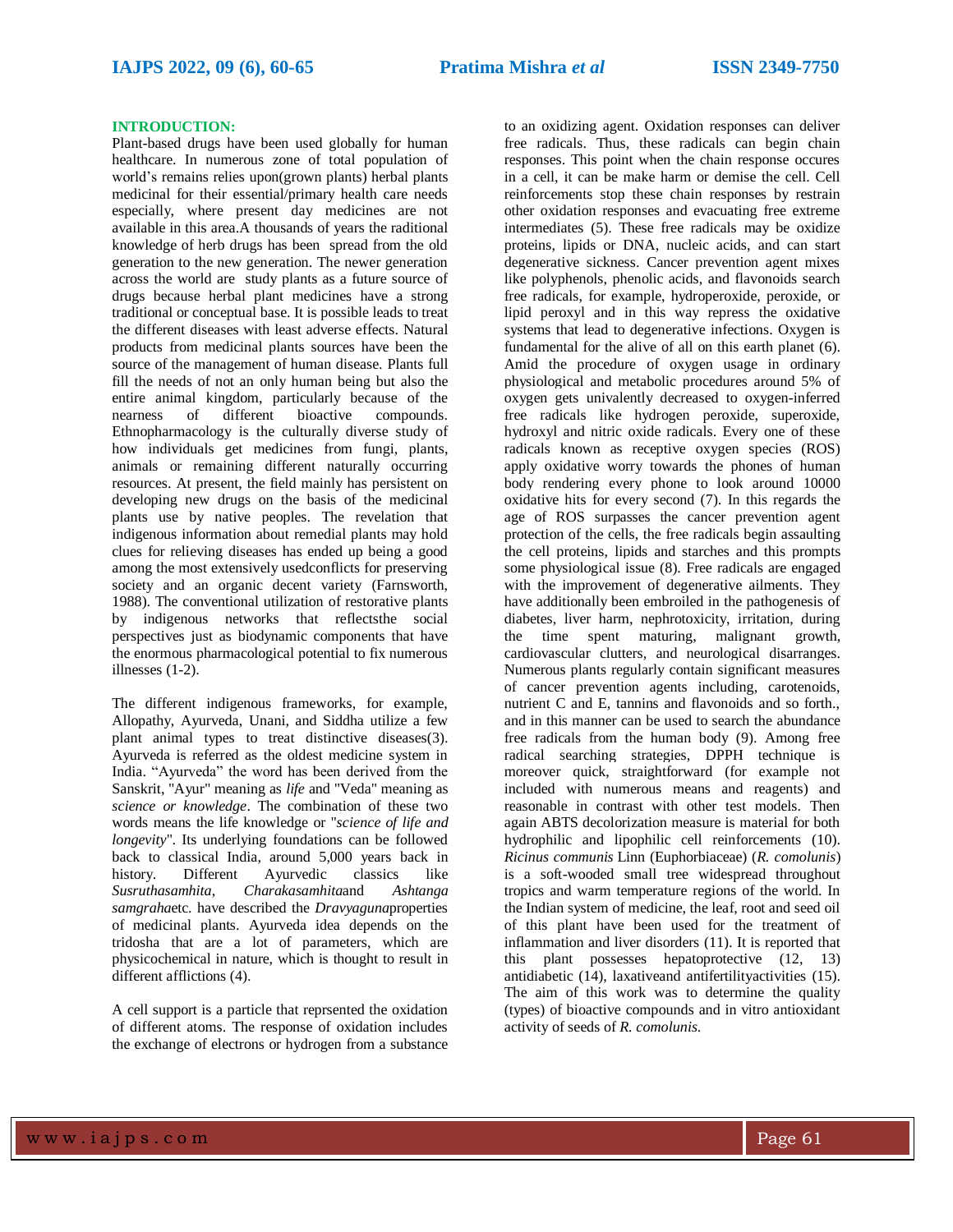#### **MATERIAL AND METHODS:**

# **Material:**

All the chemicals used in this study were obtained from Hi Media Laboratories Pvt. Ltd. (Mumbai, India), Sigma-Aldrich Chemical Co. (Milwaukee, WI, USA), SD Fine-Chem. Ltd. (Mumbai, India) and SRL Pvt. Ltd. (Mumbai, India).All the chemicals and solvent used in this study were of analytical grade.

#### **Determination of percentage yield**

The percentage yield of each extract was calculated by using following formula: Weight of Extract Percentage yield = -------------------------------------- x 100

Weight of powder drug Taken

# **Phytochemical Screening:**

The chemical tests were performed for testing different chemical groups present in extracts.

**1. Detection of alkaloids**: Extracts were dissolved individually in dilute Hydrochloric acid and filtered.

**a) Wagner's Test:** Filtrates were treated with Wagner's reagent (Iodine in Potassium Iodide). Formation of brown/reddish precipitate indicates the presence of alkaloids.

**b) Hager's Test:** Filtrates were treated with Hager's reagent (saturated picric acid solution). Presence of alkaloids confirmed by the formation of yellow coloured precipitate.

**2. Detection of carbohydrates:** Extracts were dissolved individually in 5 ml distilled water and filtered. The filtrates were used to test for the presence of carbohydrates.

**a) Fehling's Test:** Filtrates were hydrolysed with dil. HCl, neutralized with alkali and heated with Fehling's A & B solutions. Formation of red precipitate indicates the presence of reducing sugars.

**3. Detection of glycosides:** Extracts were hydrolysed with dil. HCl, and then subjected to test for glycosides.

**a) Legal's Test:** Extracts were treated with sodium nitropruside in pyridine and sodium hydroxide. Formation of pink to blood red colour indicates the presence of cardiac glycosides.

#### **5. Detection of saponins**

**a) Froth Test:** Extracts were diluted with distilled water to 20ml and this was shaken in a graduated cylinder for 15 minutes. Formation of 1 cm layer of foam indicates the presence of saponins.

# **6. Detection of phenols**

**a) Ferric Chloride Test:** Extracts were treated with 3-4 drops of ferric chloride solution. Formation of bluish black colour indicates the presence of phenols.

# **Methods:**

#### **Extraction of plant material**

50 gram dried powdered of seeds of *Ricinus communis* Lhave been extracted with waterusing maceration process for 48 hrs, filtered and dried using vaccum evaporator at  $40^{\circ}$ C.

# **7. Detection of flavonoids**

**a) Alkaline Reagent Test:** Extracts were treated with few drops of sodium hydroxide solution. Formation of intense yellow colour, which becomes colourless on addition of dilute acid, indicates the presence of flavonoids.

**b) Lead acetate Test:** Extracts were treated with few drops of lead acetate solution. Formation of yellow colour precipitate indicates the presence of flavonoids.

# **8. Detection of proteins**

**a) Xanthoproteic Test:** The extracts were treated with few drops of conc. Nitric acid. Formation of yellow colour indicates the presence of proteins.

# **9. Detection of diterpenes**

**a) Copper acetate Test:** Extracts were dissolved in water and treated with 3-4 drops of copper acetate solution. Formation of emerald green colour indicates the presence of diterpenes.

# **Antioxidant activity of extract using DPPH method**

DPPH scavenging activity was measured by the spectrophotometer. Stock solution (6 mg in 100ml methanol) was prepared such that 1.5 ml of it in 1.5 ml of methanol gave an initial absorbance. Decrease in the absorbance in presence of sample extract at different concentration (10-100µg/ml) was noted after 15 minutes. 1.5 ml of DPPH and 1.5 ml of the test sample of different concentration were put in a series of volumetric flasks. Three test samples were taken and each processed similarly. Finally the mean was taken. Absorbance at zero time was taken for each concentration. Final decrease in absorbance was noted of DPPH with the sample at different concentration after 15 minutes at 517 nm.

Calculation of % Reduction Control Absorbance – Test absorbance<br>Control Absorbance – X 100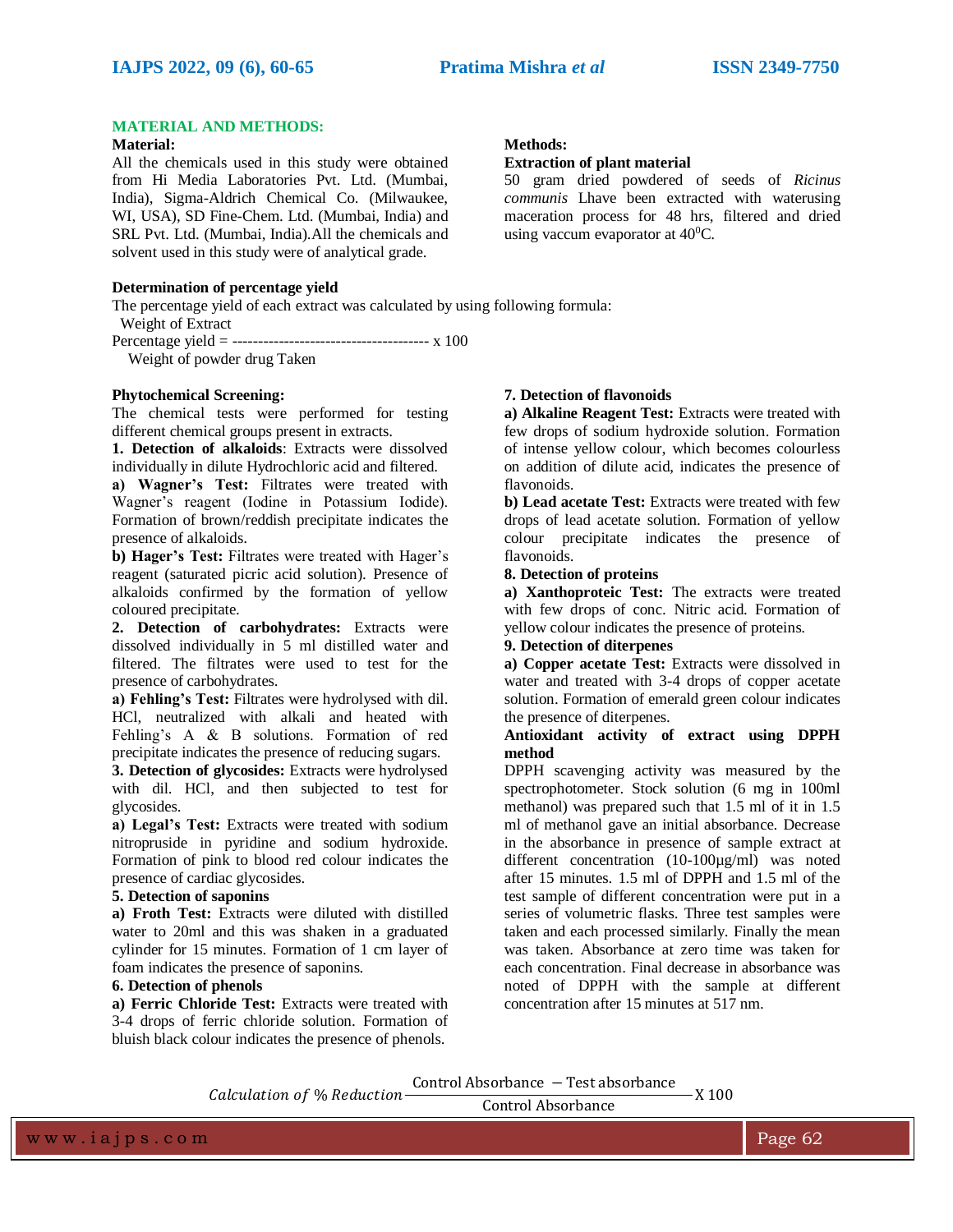#### **RESULTS AND DISCUSSION:**

The crude extract obtained after the maceration process, extract were further concentrated on water bath evaporation the solvents completely to obtain the actual yield of extraction. The yields of extract obtained from sample using aqueous solvent are depicted in the table 1. A small portion of the dried extracts were subjected to the phytochemical test using Kokate (1994) methods to test for alkaloids, glycosides, phenol, saponins, flavonoids and carbohydrate separately for extracts of all samples. Small amount of each extract is suitably resuspended

into the sterile distilled water to make the concentration of 1 mg per ml. The outcomes of the results are discussed separately in the table 2. The antioxidant capacity was measured by the free radicalscavenging methods DPPH. The aqueous extract showed high antioxidant capacity as proved by their low IC50 concentration. Finally, the results in this study indicate that theexamined plant contain certain amounts of polyphenols and flavonoids, proving them to beperfect sources of antioxidants Table 3.

| Table 1: % Yield of extract of seeds of <i>Ricinus communis</i> L |  |
|-------------------------------------------------------------------|--|
|-------------------------------------------------------------------|--|

| No. | Aqueous extract                    | $\frac{0}{0}$<br>Y ield<br>$(\mathbf{W}/\mathbf{W})$ |
|-----|------------------------------------|------------------------------------------------------|
|     | Seeds of <i>Ricinus communis</i> L | $\cdots$                                             |

| S. No.           | <b>Constituents</b>    | <b>Aqueous extract</b> |
|------------------|------------------------|------------------------|
| 1.               | <b>Alkaloids</b>       |                        |
|                  | Wagner's test          | $+ve$                  |
|                  | Hager's test           | $+ve$                  |
| 2.               | <b>Glycosides</b>      |                        |
|                  | Legal's test           | -ve                    |
| 3.               | <b>Flavonoids</b>      |                        |
|                  | Lead acetate           | $+ve$                  |
|                  | Alkaline test          | $+ve$                  |
| $\overline{4}$ . | <b>Phenol</b>          |                        |
|                  | fecl <sub>3</sub> test | $+ve$                  |
| 5.               | <b>Diterpenes</b>      |                        |
|                  | Copper acetate Test:   | $+ve$                  |
| 6.               | Carbohydrates          |                        |
|                  | Fehling's test         | $+ve$                  |
| 7.               | <b>Proteins</b>        |                        |
|                  | Xanthoproteic Test     | -ve                    |
| 8.               | <b>Saponins</b>        |                        |
|                  | Foam test              | -ve                    |

|  |  |  |  | Table 2: Result of Phytochemical screening of seeds of Ricinus communis Lextract |  |
|--|--|--|--|----------------------------------------------------------------------------------|--|
|  |  |  |  |                                                                                  |  |

**Table 3: % Inhibition of ascorbic acid and aqueous extract of seeds of** *Ricinus communis* **Lusing DPPH method**

| S. No. | <b>Concentration</b> | % Inhibition  |                        |  |  |  |
|--------|----------------------|---------------|------------------------|--|--|--|
|        | $(\mu g/ml)$         | Ascorbic acid | <b>Aqueous extract</b> |  |  |  |
|        | 10                   | 44.65         | 26.99                  |  |  |  |
| ↑      | 20                   | 48.62         | 45.33                  |  |  |  |
| 3      | 40                   | 65.34         | 61.9                   |  |  |  |
| 4      | 60                   | 69.65         | 71.4                   |  |  |  |
|        | 80                   | 77.41         | 71.81                  |  |  |  |
| 6      | 100                  | 84.13         | 124.4                  |  |  |  |
|        | IC $50$              | 17.68         | 25.66                  |  |  |  |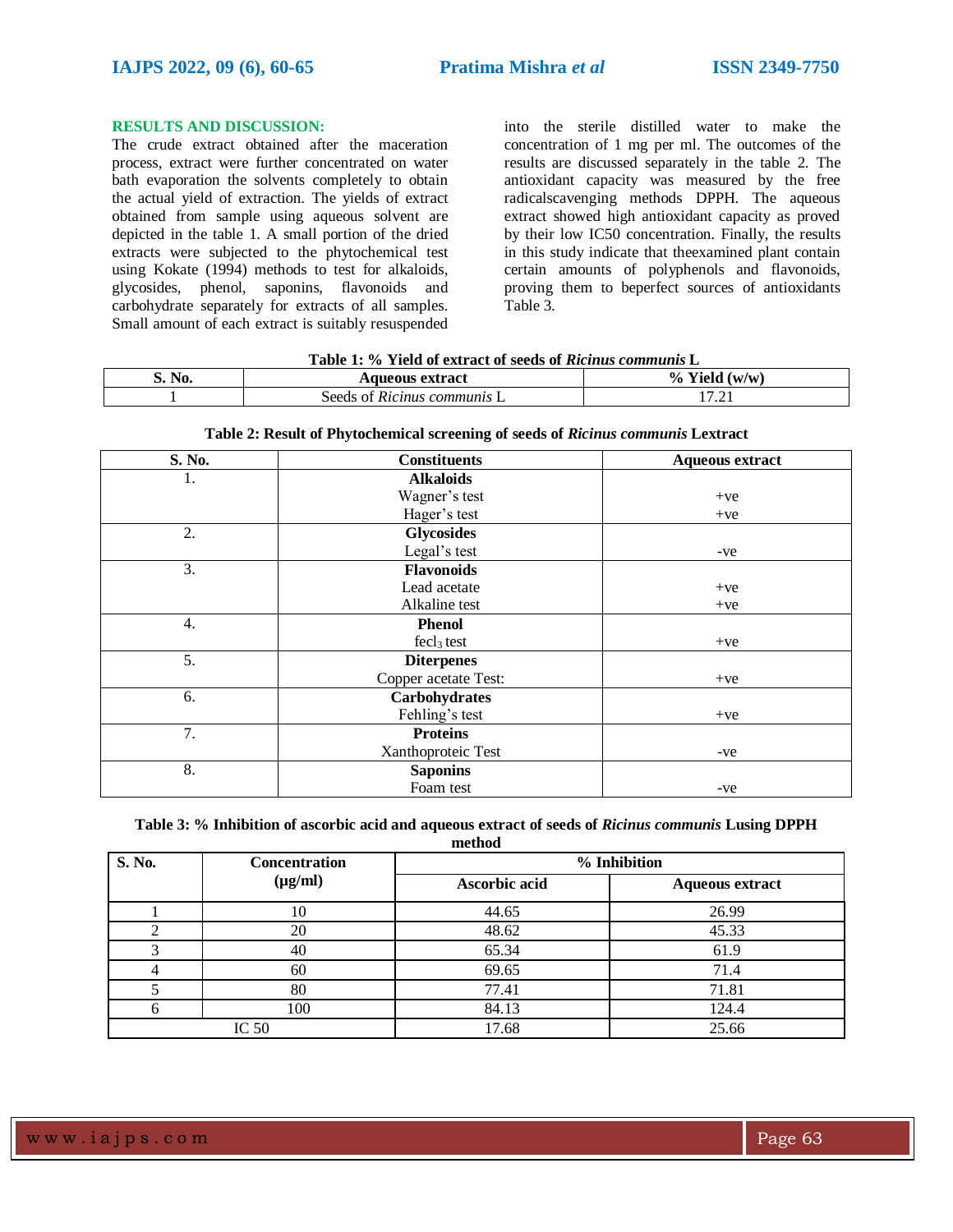

**Figure 1: % Inhibition of ascorbic acid and aqueous extract of** *Ricinus communis* **Lusing DPPH method**

#### **CONCLUSION:**

Polyphenols are antioxidants with redox properties, which allow them to act as reducing agents, hydrogen donators, and singlet oxygen quenchers. Some show metal chelation properties. In the present study, *Ricinus communis* L was tested with respect to their antioxidant capacity. Extractions were performed using the maceration method and aqueous as solvent. The antioxidant capacity was measured by the free radical scavenging methods DPPH. The aqueous extract showed high antioxidant capacity as proved by their low IC50 concentration. Finally, the results in this study indicate that theexamined plant contain certain amounts of polyphenols and flavonoids, proving them to be perfect sources of antioxidants.

#### **REFERENCES:**

- 1. Cox PA and Balick MJ. 1994. The ethnobotanical approach to drug discovery. *Sci Am*., 270: 82–87.
- 2. Etkin NL. 1993. Anthropological methods in Ethnopharmacology. *J Ethnopharmacol*., 38: 93- 104.
- 3. Rabe T and Van SJ. 1997. Antibacterial activity of South African plants used for medicinal purposes. *J. Ethanopharmacol.,* 56: 810-87.
- 4. Nishteshvar K and Vidyanath R. 2006. Sahasrayogam – Text with English translation, Chowkhamba Sanskrit Series, Varanasi.
- 5. Jha, Prabhat; Marcus Flather; Eva Lonn; Michael Farkouh; Salim Yusuf (1995). "The Antioxidant Vitamins and Cardiovascular Disease: A Critical Review of Epidemiologic and Clinical Trial Data. Annals of Internal Medicine 123 (11): 860–872.PMID 7486470.
- 6. Yu B P, Cellular defenses against damage from reactive oxygen species, Physiol Rev, 74 (1994) 139.
- 7. Halliwell B &Gutteridge J M C, in Free radicals in biology and medicine, 2nd edition (Clarendon Press, Oxford) 1988, 1.
- 8. Lata H & Ahuja G K, Role of free radicals in health and disease, Ind J Physio & Allied Sci, 57 (2003) 124.
- 9. Cotran R S, Kumar V & Collins T, in Robbin's pathological basis of diseases,  $6<sup>th</sup>$  ed (Thomson Press (I) Ltd, Noida, India) 1999.
- 10. Kirtikar KR, Basu BD. *Indian medicinal plants.* 2nd ed. Dehradun: International Book Distributor; 1985. pp. 2274–2277.
- 11. Yanfg LL, Yen KY, Kiso Y, Kikino H. Antihepatotoxic actions of formosan plant drugs. *J Ethanopharmacol.* 1987;19:103–110.
- 12. Visen P, Shukla B, Patnaik G, Tripathi S, Kulshreshtha D, Srimal R, et al. Hepatoprotective activity of *Ricinus communis* leaves. *Int J Pharmacogn.* 1992;30:241–250.